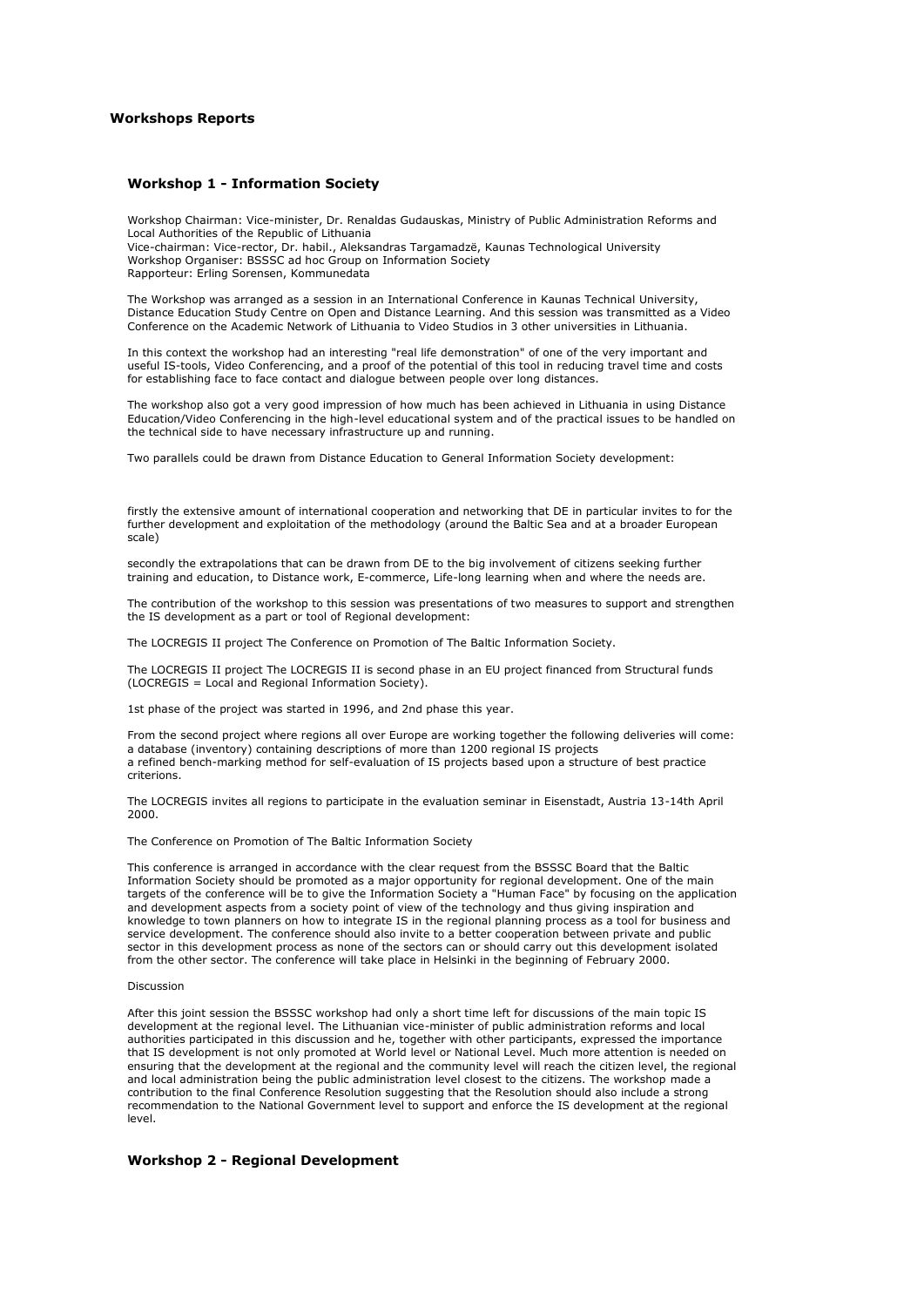Workshop President: Prof. Robertas Jucevicius, Director of Institute of International Business and Management, Kaunas Technological University Workshop Chairman: Mr. Harry Ekestam, Senior advisor, Ministry of the Interior, Finland. Workshop Organiser: Mr. Kristian Primdal, Storstrom County Denmark Rapporteur: Inge Hyldebrandt

In the workshop on Regional Development Harry Ekestam introduced 6 presentations on Regional Development and 3 presentations on concrete experiences.

Robertas Jucevicius in his opening introduction linked the overall items of the conference to the practical regional development theme in the way that a region should be a perfect place to live and work. This should be based on co-operation and strategic priorities the Information Society within globalisation creating new possibilities and compatibility and the Northern dimension creating compatibility towards USA and Japan enabling all countries to contribute.

Werner Kindsmüller distinguished between region and Region and considered the Baltic Sea region a Region. Kindsmüller argued that the globalisation might result in marginalisation for some regions but not for the Baltic Sea Region. As positive contributions to tying the region together was mentioned raw materials, universities, innovation, telecommunication, cultural inheritance. On the negative side was mentioned a tremendous difference in GNP resulting in the region not being an economic entity.

It was argued that the Region must elaborate a common pan Baltic Sea vision in competition with the rest of the world through co-operation within the Region and that subregions should not pertain old structures but define new ones with their neighbours.

Gösta Oscarsson asked the question if the functional Scandinavian Region could be applied to other countries. Oscarsson presented a number of characteristics of the Scandinavian Region i.e. that the trade among the Scandinavian countries by far exceeds the trade with other countries, that the globalisation results in the Scandinavian cultures moving closer to each other and that the home market is of a major significance. This home-market is based on closeness, mentally as well as physically, common language and culture and it goes 200 years back in time, all leading to a basic trust.

To create a Greater Baltic Sea Region one must realise that it takes time and in order to speed up the process one must create links of learning. BSSSC has a major role in facilitating such links.

In this context, the question of the belonging of northern Poland and northern Germany was raised. The need for a clearer Baltic Dimension was discussed.

Audris Grybauskas pointed out the need for information and the lack of practical skills within the Baltic countries not least when it comes to determine which programmes can be applied and he stressed the importance of BSSSC in this respect.

Jacek Zaucha stressed the modern interpretation of spatial planning, as a learning process in which various actors modify their decisions under the influence of interaction with other actors. Business is looking for wellplanned space, sustainability and productive accessibility. Therefore spatial planning creates development.

VASAB was described as a vision transformed into practical concrete projects and BSSSC was invited to participate in the permanent workshop responsible for elaborating the new vision of VASAB 2010+.

Susanne Scherrer presented lessons learned from the implementation of the INTERREG II C programme for the Baltic Sea Region. She pointed out that the participation of CEE-countries in the programme is much better than its reputation: of all 46 projects approved, 36 have partners from CEE-countries. She also emphasised the bottom-up approach of the programme, as shown by the strong participation of regional and local actors. Jens Peter Sorensen and Harry Tast presented concrete examples of projects financed by the INTERREG II C programme.

Everybody mentioned the drawback of EU-programmes such as the lack of compatibility between Phare/Tacis and Interreg and urged BSSSC to continue its work towards harmonising the programmes.

# **Workshop 3 - Youth**

Chairman: Director Mr. Jan Magnusson, Frederiksborg County, Denmark Workshop Organiser: Ms. Lene Herdel, Frederiksborg County, Denmark Rapporteur: Ina Werner, Baltic Sea Secretariat for Youth

The Chairman Director Jan Magnussen opened the workshop. He invited the participants to share their views on the topic youth and the introduced programme:

The Baltic Sea Secretariat for Youth Affairs was established in March 1999. It coordinates the youth activities in the Baltic Sea region on governmental and non-governmental level. Other tasks of the Secretariat are to build up contacts to Baltic Sea organisations like the CBSS, BSSSC, UBC, BSPC and as well as to other European regions like the Barents region. The Secretariat will prepare the Conference on Baltic Sea Youth Cooperation in June 15-18, 2000.

The Study on Funding for Youth Mobility Programmes in the Baltic Sea region is elaborated by the Secretariat in co-operation with BSSSC, the Baltic Youth Forum, the Baltic Youth Office and the Swedish National Board for Youth Affairs. At the moment it contains a not finished overview of the funding system on national, European and non-governmental level. It will be extended and be the base of a policy paper which will be presented to politicians in the Baltic Sea region to convince them of the need of a better funding system for youth activities, which includes a higher share of financing.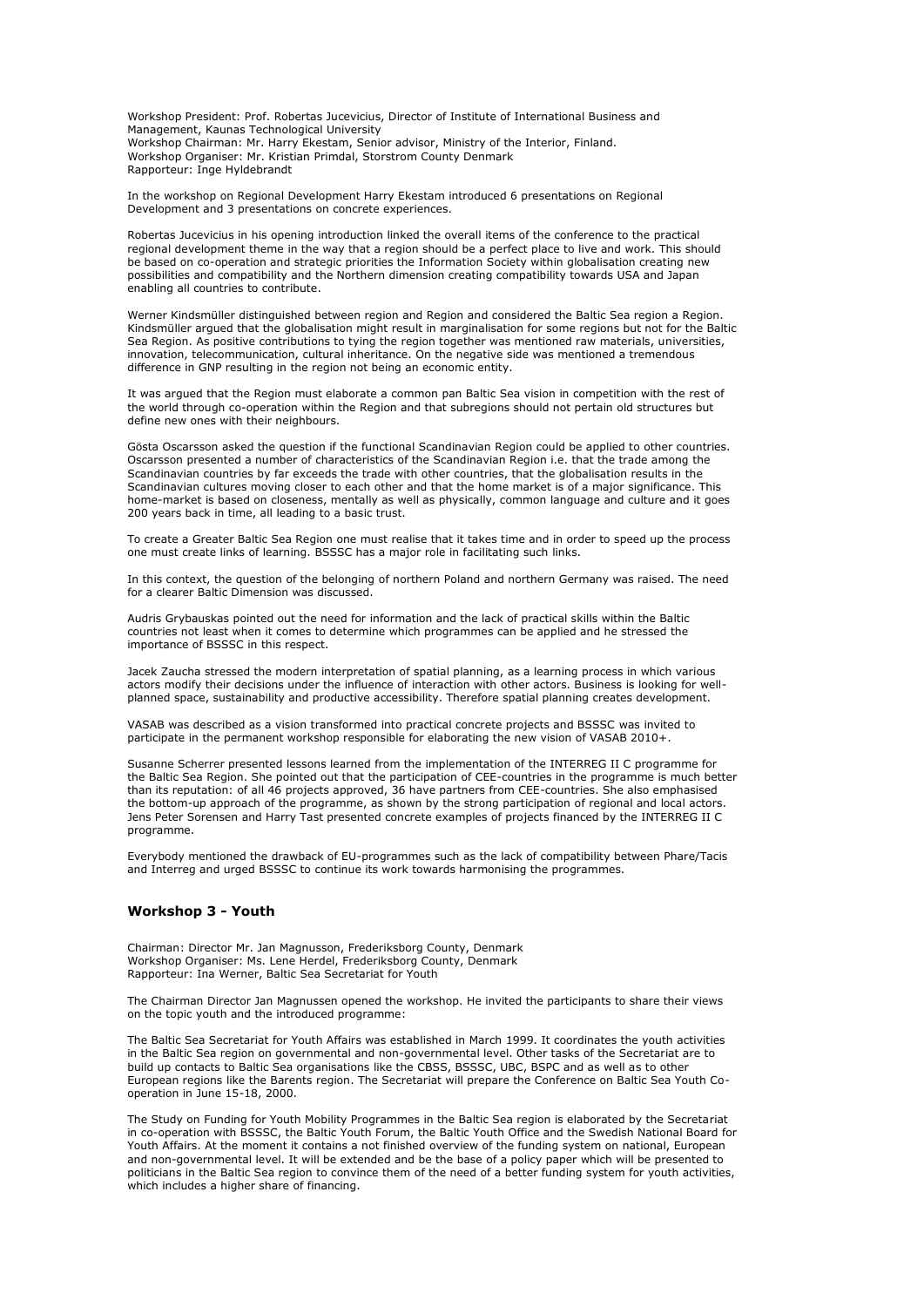Baltic Sea Secretariat for Youth Affairs, Ina Werner, balticsea.youth@gmx.de fax: +49-431-800 98 47

The Baltic Youth Assembly is a project of Sydsam, a network, consisting of Associations of Local Authorities, Regional Councils and County Councils in six counties in South Sweden. Participating regions are Mecklenburg-Vorpommern, Schleswig-Holstein (Germany), Pommerania, Warmio-Mazura (Poland), Klaipeda, Alytus (Lithuania), Kaliningrad and Sydsam. The member regions will select 8 delegates (aged 15-25) for the BYA with different methods. About 60 delegates will meet in September 26-29, 2000 to discuss their self chosen issues and present the results to politicians afterwards. The aim is to give young people the opportunity to influence their future but also to stress the importance of taking responsibility. The Assembly should also support the interest in taking part in local democracy. The BYA is partly financed by Swebaltcop, a cooperation programme in the Baltic Sea region for Eastern and Southern Sweden. www.bya.nu

The South Sweden Scholarship is an exchange-programme for young people in the Baltic Sea region. Responsible are Sydsam and the Baltic Institute. The purpose is to strengthen long-term co-operation between the Sydsam region and the Baltic region, starting with Kaliningrad. The aim is to integrate 240 pupils into the educational system in Southern Sweden. A network will be established between students and Upper Secondary Schools. The project addresses those who have knowledge in the Swedish language to some extent and who also have studied the Swedish culture for some years.

Ulrika Joelsson, ulrika.joelsson@kalmar.regionforbund.se fax: +46-480 546 54

BASE is the Baltic Sea Exchange Programme of AIESEC. The aim is to educate the next generation of leaders. They give management, business and engineering students from the East the chance to take part in traineeships including different business courses at the Copenhagen Business School. The consideration is that the growing environmental awareness should play a bigger role in politics especially in the Eastern countries. And a sustainable development is needed. In year 2000 the Danish Ministry of the Environment will finance 50 % of the costs of traineeships for 10 students from Eastern Europe in Denmark. Alexandra Lembke, AIESEC,

Kobmagergade 52, 1050 Kobenhavn K, LembkeA@hotmail.com

The European Youth School Project has the aim to strengthen the young generations knowledge of Europe. It is a co-operation project of the EU-offices of Baden-Württemberg (Germany), Frederiksborg (Denmark) and South Sweden. In May 1999 two pupils and one teacher from different schools in Germany, Denmark, Romania, Sweden and Hungary travelled to Bruxelles to learn about the European Union, its institutions, its financing possibilities, etc. They also start to develop different projects for their time as EU-ambassadors in their national schools on positive and negative aspects of the EU. In September 2000 the next workshop will take place for the same schools. In addition new schools will be invited.

Jorgen Olsen, Frederiksborg EU office, fax: +32-2-285 4329

The Kaunas University of Technology runs Leonardo and Tempus-programmes. Since last October Socrates and Erasmus-programmes are also eligible for Lithuania. 40 students could come this year to Kaunas from abroad and there are also students going to other EU countries. They get a full grant of 500 Euro each month. The University applied also for next year. Lectures are given in English, German, French and Dutch. Dr. Linas Pouziukynas,

Director for Student Affairs/Aurimas Martisauskas. esib@Iss.It

During the discussion about the different projects Anders Engström from the Union of the Baltic Cities asked for response to the idea to involve young people in the structure of UBC. There should be a young contact person in each city with a status to be able to get information and contact to the government of the city. Interested groups already exist in Sweden, Poland, Kaliningrad and Lithuania. Two of them took part in the General Conference in Stockholm this year. In addition they are planning to have an ombudsman at the UBC for young people. They try to get funding from the EU for this project.

The working group agreed on a contribution to the Final Resolution of the 7th BSSSC Conference:

The Conference stressed the importance of international exchange programmes in the Baltic Sea region, especially with a long-term perspective, and the necessity to adjust the funding possibilities to the needs of young people.

## **Workshop 4 - Institution Building and Human Relations**

Workshop organiser: Mr. Bo Kristiansen, Project Consultant, CBSS Commissioner's Secretariat Workshop Chairman: Mr. Bo Kristiansen Rapporteur: Mogens Petersen, County of Roskilde

Theme: Working Conditions of Elected Members of Local/Regional Authorities

Introduction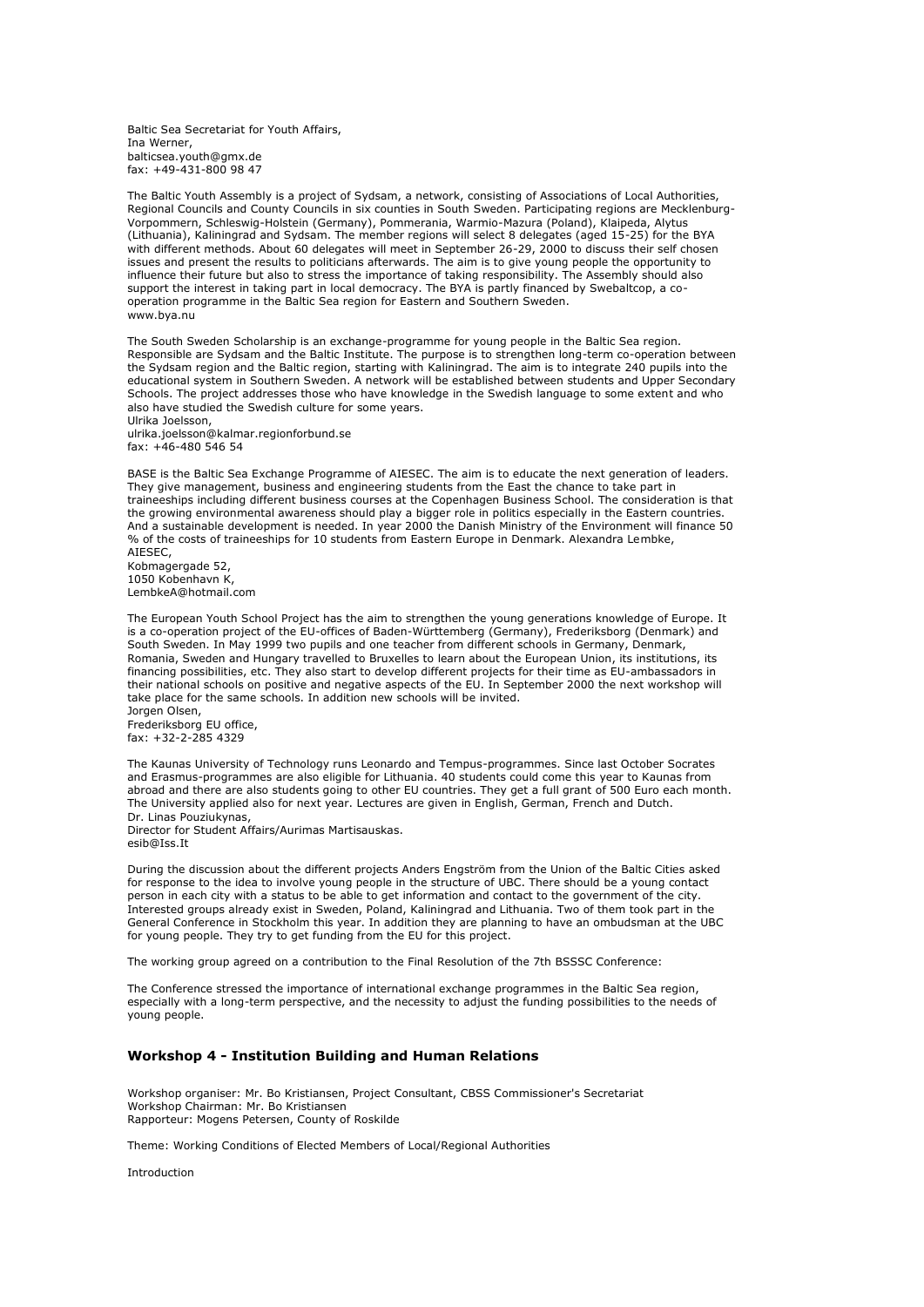Development of local and regional authorities is an intrinsic part of the building of democratic institutions and nations.

Well-functioning local and regional authorities have great importance for the participation of the population in democratic processes and for the social and political stability of society as a whole.

The existence of local and regional authorities with real responsibilities can provide an administration, which is both effective and close to the citizens.

These values, among others, are laid down in the European Charter of Local Self-government, which all CBSS Member States have ratified, and which to a certain extent serve as a model for the transitional democracies in the Eastern part of the region. A Charter of Regional Self-government is expected being adopted by the Council of Europe within few years.

The aim of the workshop was to create a learning environment with exchange of knowledge, experience and views concerning the present and future of local and regional democracy with a specific focus on the working conditions of elected representatives. Some barriers to better working conditions depend on national legislation, other barriers might be removed by the council members themselves.

Report of the workshop

After a short introduction by the work-shop chairman Mr. Bo Kristiansen of the CBSS Commissioner's office the 20-25 participants, divided in 2-4 persons groups, were asked to discuss a number of issues or dilemmas concerning the functioning of local democracy, of which elected members of local and regional council face every day.

The dilemmas were introduced under the headline: "Local Democracy: Striking the Right Balance" and were the following

Centralised/decentralised competence (the principle of subsidiarity) Use of networking - think globally, act locally (Northern Dimension)

Use of ICT (Information Society) Political life/private life

Secrecy/transparency Contact with the media

Professional politicians/political professionals Majority/minority Laymen/experts

The following report will focus on the most penetrating dilemmas of which the workshop enhanced the importance of when considering the obstacles and opportunities which the local and regional democracy are facing in the Baltic Sea Region at present.

Financial means of local and regional authorities

The workshop revealed that many of the local and regional authorities in the Region are in a budgetary squeeze as a result of very scarce financial resources allocated from the central authorities for the fulfilment of governmental goals on the one side, and a weak or non-existing local or regional tax base on the other side. At the same time more and more tasks are transferred from the State to the local and regional level - or new tasks are developing and placed in the tail of a decentralised economy and decision-making process. Occasionally, the allocation of resources was delayed due to budgetary considerations on governmental level. Thus, planning on the long run was difficult.

This situation might lead to a democratic deficit at local and regional level, because the manoeuvrability of the elected representatives will be delimited. In other words: there is no space or room for policy-making. This situation might have the implication that elected members too swiftly leave local politics after a short period or that the next generation of politicians refrains from standing for public office. Further implications might be low turn-out of local elections in the Region (Norway and Estonia as the latest examples), because lack of political influence will create a larger contingent of home sitters.

It was clear to the participants of the workshop that a remark on the financial situation of the municipalities in the Region should be made in the final resolution of the conference.

# **Workshop 4 - Institution Building and Human Relations - Pt. 2**

### Use of ICT and networking

The use of ICT might lead to a faster communication in all aspects, e.g. between widespread communities and across the borders. Using ICT for networking it will be possible to spread information on political practise from one part of the Region to another. A high profile on new technologies will attract young and well-educated people to positions as politicians and officers in the public sector. But still, the workshop participants wished to emphasise the importance of person-to-person dialogue and networking as a way to diminish obstacles and barriers between border-regions and for the promoting of trans-border co-operation. The transition to a decentralised economy might have created a more unclear, mixed and ever-changing pattern of policy-making and administrative procedures, which might have made it more difficult to find the right partners in transborder co-operation projects.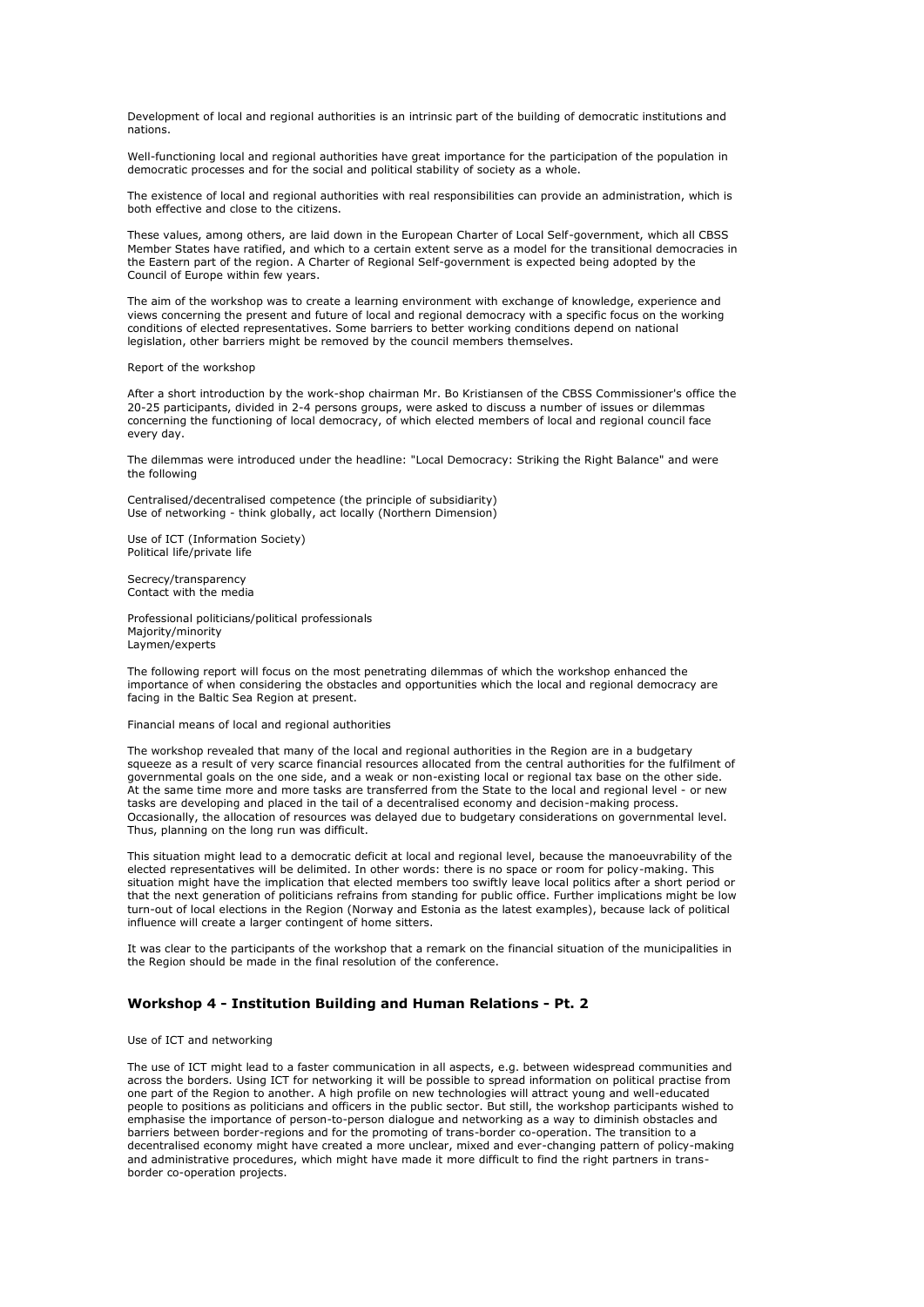On the other hand the workshop participants expressed a subtle awareness of the use of ICT. The Information Society might create new gaps or diversities between people. Market related diversities in income would be supplemented by diversities in people's skills in using ICT and access to ICT.

Participants from the Russian Region of Kaliningrad and the neighbouring Polish region met at the workshop. Both parties expressed frustration on the difficulties they had in finding the right way through the procedures and bureaucracy on the other side of the border, and finding the right way to the right persons, who had the decision-making competence. The meeting in person at the workshop made it possible to explain some of the procedures and create personal contacts.

It is a fact that the speed of innovation in the field of new technologies is growing higher and higher. Therefore, local and regional authorities, dependent on ICT based administrative systems and wanting to belong to the forefront of the Information Society, envisage huge investments in new technologies every year. This will inevitably have big scale financial implications, which will turn the budgetary squeeze furthermore.

Concerning the spreading of information via the Internet, language problems are one of the main obstacles. Many homepages of the member regions do not have information in English.

The working group made a contribution to the final resolution on the theme Information Society: The Conference "called upon all respective actors to pay attention to the risk of a new social differentiation of the population concerning the use of ICT".

#### Contact with the media

The importance of a free media at local level was an unchallenged point-of-view among the workshop participants. But it was also very clear, that many local politicians and leading administrative officers had difficulties in handling the media correctly, especially in crisis situations. Further it was stated that positive news, for instance the successful outcome of a political intervention, might often be neglected by the media. The media's focus on the negative angle might cause political frustration and low public esteem. A Finnish participant brought out experience on training courses on better contact with the media. An idea which could be copied in other Regions.

### Transparency and openness

Transparency and openness is of utmost importance for the development of democratic institutions at local and regional level. Transparency serves as a safeguard against corruption. The funding of parties and the remuneration of elected members might not in all countries meet the needs. It was proposed that the CBSS Commissioner should undertake a survey on the funding of political activities in the CBSS Member States.

#### Professional politicians or political professionals

Should politicians leave technicalities to the administration or should they build-up personal qualifications to match the professionals. The primary and ideal role of the politicians would be as the setters of the overall goals of the community. But in everyday political life the way to success is closely knit to rash interventions against bureaucratic dysfunctions and social discrepancies showing dynamic leadership and concern for the community and individuals. The workshop showed a variety of viewpoints on this issue. Therefore no conclusions were reached.

#### The work of the CBSS Commissioner

Mr Bo Kristiansen presented the work of the CBSS Commissioner on local democracy. But first the Commissioner's mandate and functions were made clear.

The focal point of the Commissioner's work on local democracy is the implementation in the CBSS Member States of the principles laid down in the European Charter on Local Self-Government. Mr Kristiansen illuminated these principles.

Further information on the CBSS Commissioner's work (surveys, news-letters etc) can be obtained from the secretariat:

Contact address: Amagertorv 14, 2nd floor P.O. Box 1165 DK - 1010 Copenhagen K

Tel: +45 33 91 22 88 Fax: +45 33 91 22 96

E-mail: mail@cbss-commissioner.org Internet: www.cbss-commissioner.org

The following papers were distributed to the workshop participants:

The CBSS Commissioner: Survey on Working Conditions of Elected Members of Local Authorities in the CBSS Member States (March 1998).

Note on Council of Europe, CLRAE, OECD and UNDP texts and reports on the status and developments of local and regional self-government in the CBSS Member States (1999). European Charter of Local Self-Government (1985).

The mandate of the CBSS Commissioner in English and Lithuanian.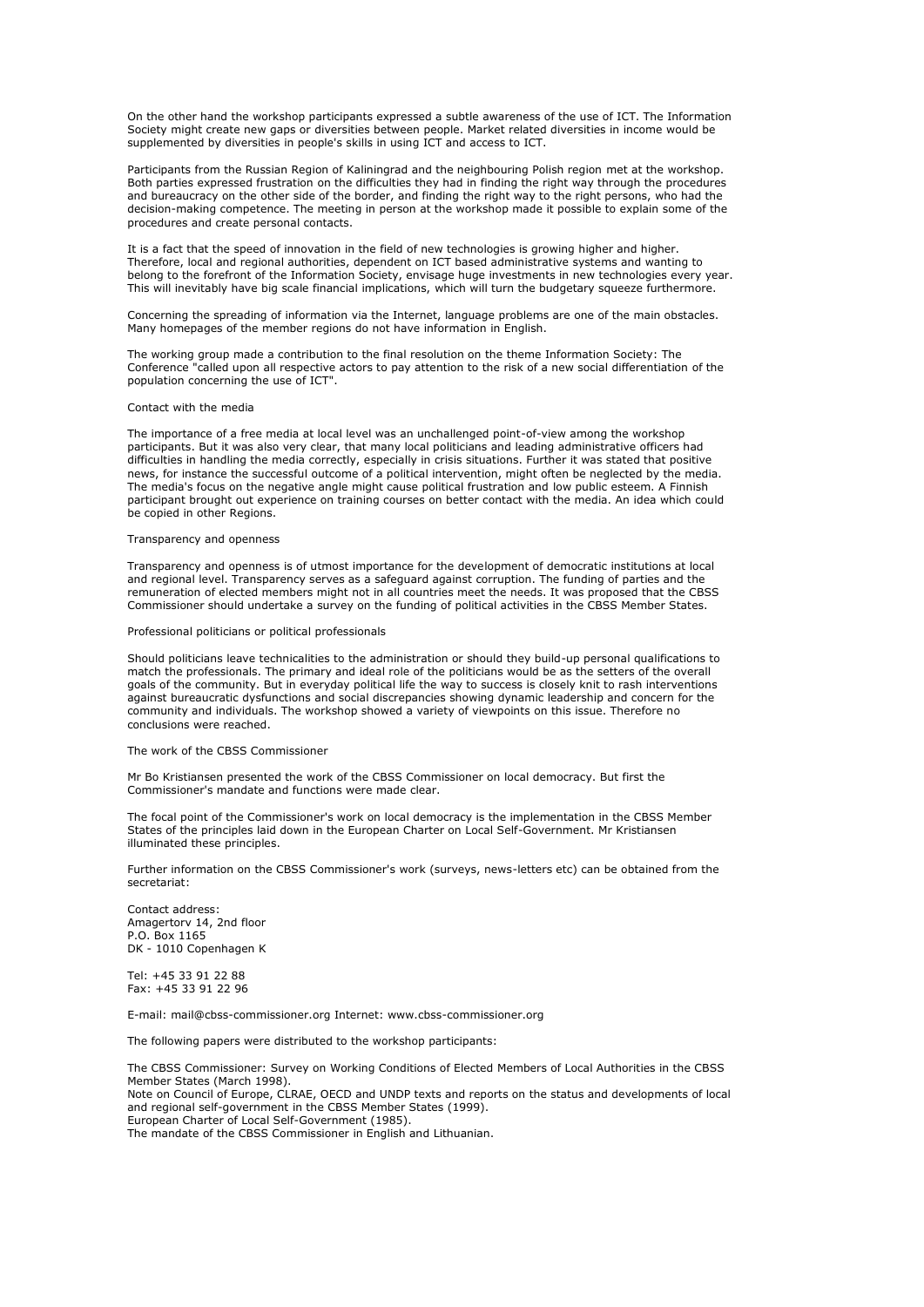### **Workshop 5 - Culture**

Workshop Chairman: Prof. habil. dr. Egidijus Aleksandravicius, Vice-Rector of Vytautas Magnus University, Kaunas, Lithuania.

Workshop Organiser: Prof. habil. dr. Egidijus Aleksandravicius, Vytautas Magnus University, Kaunas, Lithuania. Rapporteur: Doc. dr. Ruta Marcinkeviciene, Vytautas Magnus University, Kaunas, Lithuania.

It has been agreed upon that the subregional level constitutes a key position in the development of the Northern Dimension. In trying to formulate a regional content to the Northern Dimension concept from the point of view of cultural exchange we have to make several points:

\* it is of paramount importance to revive and to strengthen the local consciousness and identity by way of direct contacts with other regional and local units of EU countries in general and the Northern countries in particular,

\* more intensive and multilateral cooperation with the Northern countries as a certain stage of the preaccession period is vital for Lithuania, since its historical background and traditional orientation has always been directed towards Vyshegrad countries,

\* a strategic objective regarding regional cooperation for the cultural exchange is to establish a step-by-step development of the network, starting with the immediate local bilateral face-to-face type relations with the partners outside the national borders without any dependence and/or interference of the national hierarchical bodies and structures. Later on groups of successfully working bilateral relations could form a wider network that would involve multilateral cooperation and exchange

\* Specific forms and ways of presentation of national cultures should be varied and flexible in order to include such traditional forms of cooperation as sister towns, culture festivals, city tourism, university network and all possible new ones: agro tourism, presentation of regional and not overall national art, food and traditions, to mention just a few

\* No matter how important and promising virtual communication might seem, it should be build on and enable direct face-to-face communication of real people and express their real need and priorities. Only down-to-earth and working lines of communication can lessen Euro-scepticism and promote further developments.

The major points of discussion had to do with:

\* a rather vague and fuzzy notion of the Northern dimension that could and should get its specific contents, e.g. co-operation like the already appearing university cooperation in the field of the Baltic or the Baltic sea region studies,

\* the question about the level of cooperation that would be most efficient, i.e. national, regional and municipal levels. A greater prominence has been given to the idea of non-state level of cultural exchange that would be more down to earth, more concrete, bottom-up oriented,

\* the suggestion to make cultural exchange bi-directional, going not only west- or northwards but also towards pre-accession countries. Besides, it should address a larger audience than only theatre- and concert- goers and involve more permanent structures than short time events and festivities.

# **Workshop 6 - Economic Cooperation and Development**

Workshop Chairman: Mr. Kristian Primdal, Director Storstrom Business Development Centre, Storstrom County, Denmark. Chairman BSSSC Working Group II: Economic Development. Workshop Organiser: Mr. Kristian Primdal

Rapporteur: Günther Schultz, Hanse-Office

Workshop No. 6 met Friday afternoon. About 50 participants took part in the workshop and 8 speakers had been invited for interventions.

In his introduction, the chairman drew the attention of the workshop to the changing framework of economic development at the regional and local level. With growing economic connections in Europe, it is no longer sufficient to promote a single company or business. The political concepts of the Northern Dimension and the EU enlargement are just examples for the changing patterns, economic development has to cope with. A sound economic development will only be found by combining the different aspects, which influences economic activities at the regional level. This includes linking different sectors, taking into account regional planning, promote all potentials available in the respective area and broaden the interregional and transnational contacts and cooperation.

To demonstrate this changing framework for economic development and cooperation three interventions of a more general nature tackled EU funding, chamber-of-commerce activities and tourist industry in the area, followed by the outline of a twinning and technical assistance project for SME's between Sweden and Estonia. Three case studies then dealt with the chances and problems for economic development in Gdynia and Kaunas.

Mr. Christian Saublens, Director of the European Association of Development Agencies, a Brussels based NGO, outlined the framework of EU funding-programs, pointed to the catchwords of all EU finical activities partnership, subsidiary, additionally as well as innovation and explained the basic prerequisites which have to be fulfilled to manage successfully an EU funded project.

Mr. Voldemars Gavars, Vice President of the Baltic Sea Chambers of Commerce Association (BCCA), explained the recent tasks and activities of BCCA. He mentioned especially the BCCA project two - two-thousand", the goal of BCCA, to reduce the time for border-crossings in the Baltic Sea area for the trade traffic to two hours at the end of the year 2000. He invited the workshop to attend the next Balt -Paternariat in Riga in the year 2001.

Mr. Thomas Mielke, Director of the Baltic Sea Tourism Association, gave an overview of the stable and steadily increasing tourism in the Baltic Sea area which is attracted by the three features of the region: Nature, culture and history. To foster tourism in the area, he pointed to the need to develop common brands" and cooperative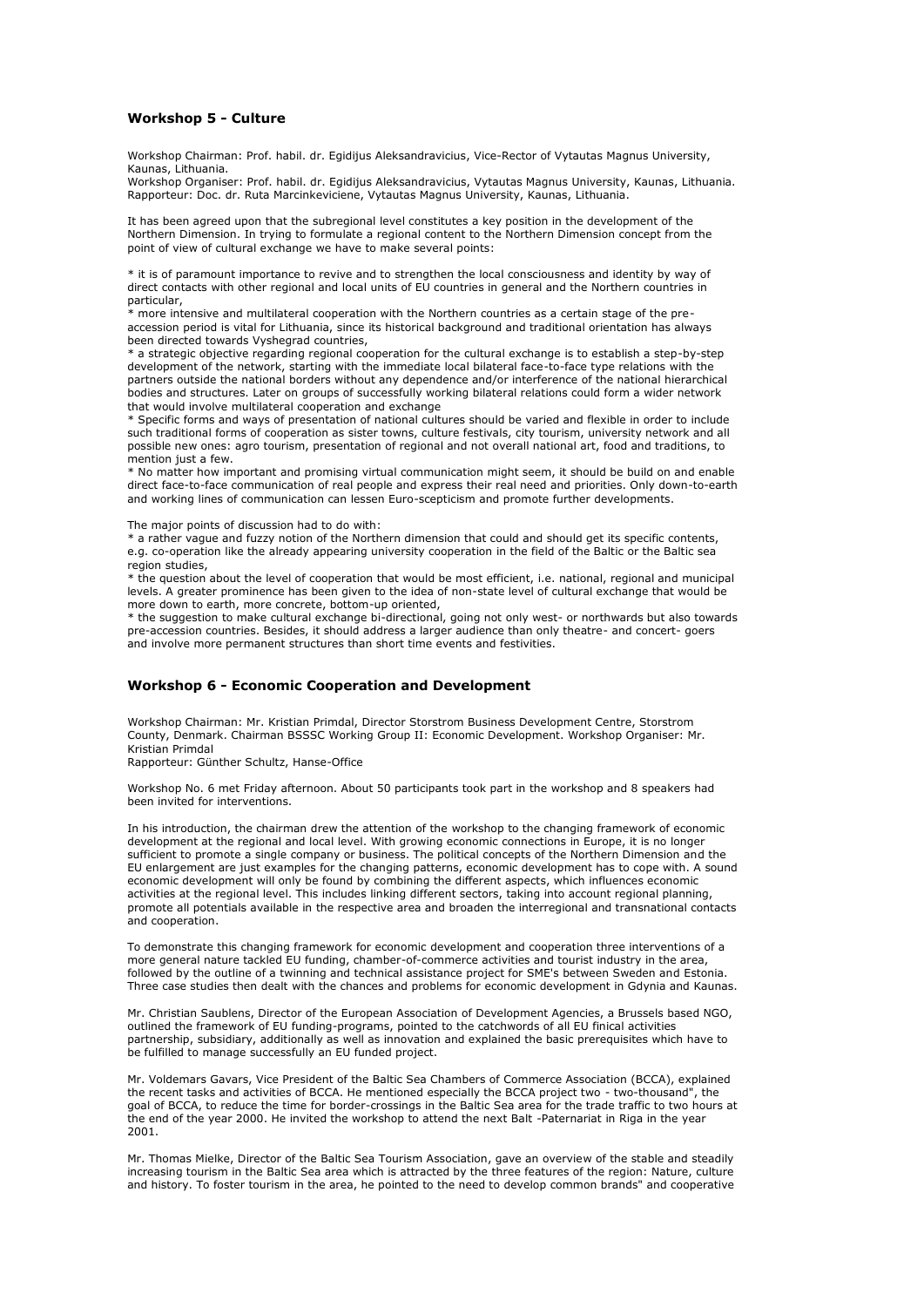signs" for the Baltic Sea region, to promote the area as such and to adapt the industry to new trends in tourism.

Mr. Stefan Berry, Project manager of Nutek Stockholm and Mr. Vitali Sergeyev, Director of Narva Business Advisory Service Center, Narva Estonia as one of the project-partners, explained the twinning project Support to the Regional development Policy in Estonia through Business Development" between the Swedish National for Technical Assistance and Development and Estonian Ministry of Interior to create and develop an Estonian Regional Development Agency with a mother company and 15 regional centers.

The project was realized in several sub-projects in two phases between 1992 and 1998 and lead from technical assistance to a continuous cooperation at the level of the SME's between Sweden and Estonia. It is a convincing example of a successful twinning project in the field of private-public partnership.

Mr. Maciej Brzeski, Deputy Mayor of Gdynia, reported about the scope of the interregional and transnational cooperation of the city of Gdynia. At the beginning stood the decision of the city government to change Gdynia - (into) a city of European dimension". Step by step, Gdynia became member in various regional and international networks in the Baltic Sea area and beyond. Through these activities Gdynia was able to attract several important international events to the city, which in turn promoted and fostered business and industries directly in Gdynia as well as in the three city-region; Gydina, Sopot and Gdansk. These activities of Gdynia are not only impressive but also a good example for the pay-off of international activities at the level of a community.

On behalf of Mr. Vytautas Sileikis, the head of the international department of the Kaunas Chamber of Commerce Ms. Lina Kaminskiene gave an overview of the changing pattern of the Lithuanian trade between 1998 and 1999 and the challenging task to build up an Association of Chambers of Commerce, Industries and Craft in Lithuania with its special responsibilities for smaller companies.

In a moving appeal, Mrs. Laima Mogeniene, Director of the Kaunas Regional Association of Small and Medium Sized Business, reminded the workshop on the basic principles of basic human rights. Out of her daily experience, she pointed out that the overall priority and the pressing need for the SME's in Kaunas and Lithuania is their protection against vice, corruption and mismanagement. Since 1995, the situation for individual economic activities and small business has not changed very much due to the same bureaucracy and functionaries and the unchanged traditionally thinking. The very negative experiences of compulsory membership in economic and civil organizations in Soviet times makes it indispensable for a lively economic activity at grass-root-level to leave the freedom of choice for everybody to join a business-organization or not. This intervention demonstrated to the workshop that in spite of many changes in the Lithuanian civil and economic sector, basic principles of marked society still have to be applied.

The interventions in workshop 6 covered various aspects, which stimulates and influences economic development and cooperation. They were intended as examples, as case studies and best practice for economic activities at the regional level. The chairman encouraged the participants to continue an exchange of ideas and experiences in this field and offered the service of the Permanent Working-group on Economic Cooperation of the BSSSC as a forum for such a dialog.

# **Workshop 7 - Transport**

Workshop Chairman: Vice Minister Sakalys, Lithuanian Ministry of Transport and Communication Workshop Organiser: Mr. Hannu Siitonen, Traffic and Transport Engineer, Uusimaa Regional Council, Finland Rapporteur: Vice Minister Sakalys

The introductory material, circulated before the Conference, spoke of the Baltic Sea regions as forming an entity of several tens of millions and a very potential and growing market area. It argued that economic development of the region will require the development of transport infrastructures and establishment of new connections with European-wide networks a transport network integrated to the European networks. Road and railway connections linking the European community and the candidate countries in northern Europe as well as Russia, will require the further development of transport infrastructure and border crossing facilities.

The agenda of the Transport Workshop had three themes: Pre-accession Northern Dimension Information Society

These were addressed in a transport Policy context of Turning existing modes of transport into a well-functioning whole Raising the competitiveness of the railways Utilising technological systems The workshop heard three presentations as follows:

Mrs. Rita Piirainen, Chief Engineer, Ministry of Transport & Communications of Finland in her paper Transport and the Northern Dimension, described the scope of the EU Common transport Policy, the Trans European Networks and their development into the Transport Corridors through the Pan-European Conferences; the TINA(Transport Infrastructure Needs Assessment) process and how these developments impact on the Northern Dimension.

Mrs. Piirainen emphasised that Member States of the EU have come to realise that their present infrastructure is not good enough to meet the increase in transport demand being stimulated by the internal market; failure to improve will be a serious handicap on the competitiveness of the European Union in the World Market. By improving accessibility, bringing peripheral regions closer to the EU core areas and narrowing gaps in provision, investment in transport infrastructure can improve the competitive position of Regions. This is particularly true where there has been complementary investment, which can release new opportunities for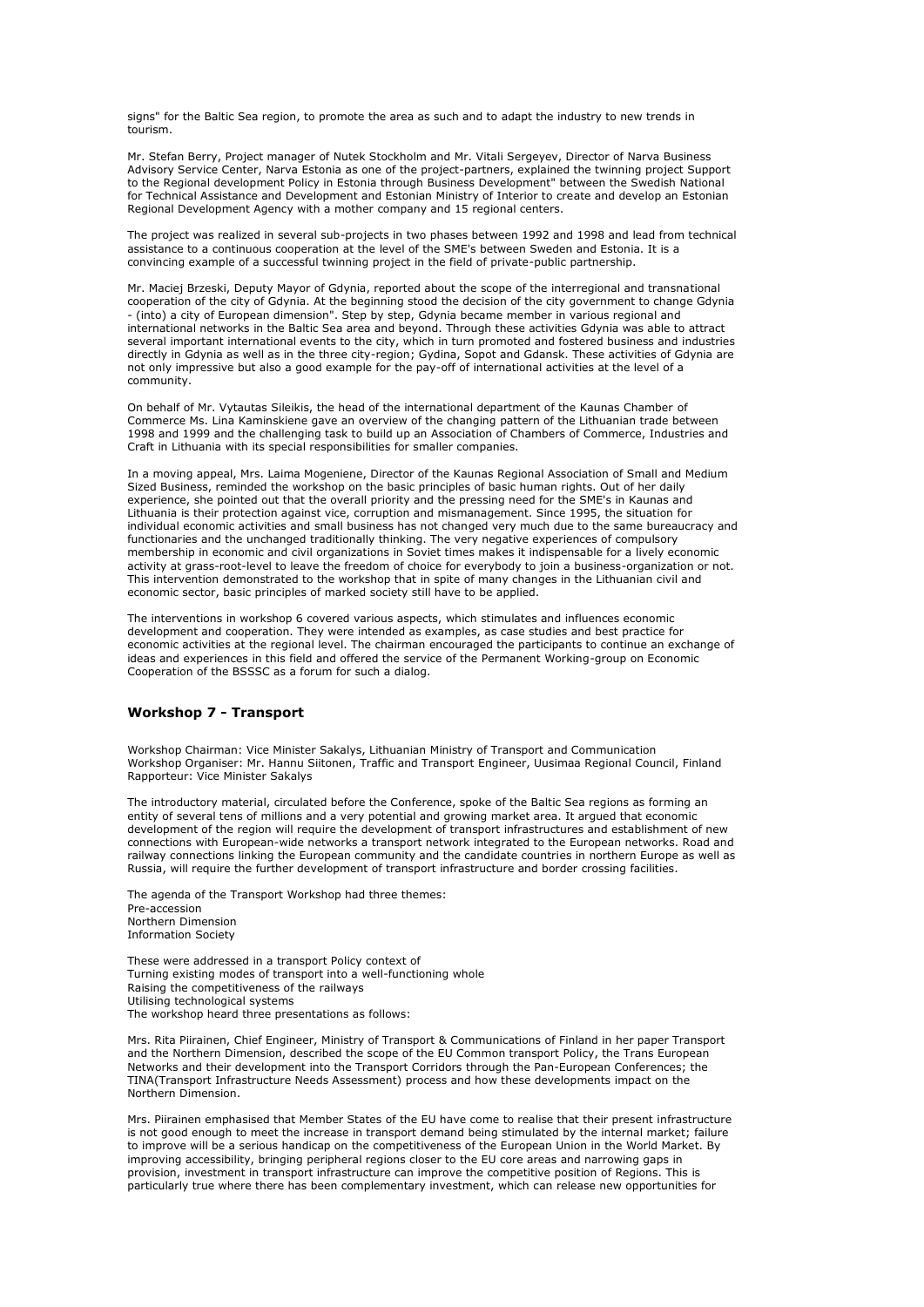economic development and social progress. Despite the priority that has been attached to transport, significant gaps in the system remain and there are important differences in accessibility between cities and regions.

The Pan-European Transport Corridor Areas (PETRA's) are a response by the EU to the need to include the transport infrastructure of the CEE states in their Transport Development planning, with the intention also of forming the multi-modal transport networks for the four PETRA's concerned; Barents Euro Arctic Transport; Black Sea Basin; Adriatic and Ionian Seas; and the Mediterranean Basin.

In regard to the Northern Dimension, Mrs. Piirainen also emphasised the importance of securing the North-South and East-West transport links for the entire area and also the need to support the adaptation of the Russian transport system to the EU transport system, in order to promote the development towards a European transport system.

Professor Paulauskas of Klaipeda University, in his paper Baltic Ports role in Transcontinental Transportation demonstrated the importance of getting our infrastructures properly developed to generate economic growth through greater efficiency and lower costs. Professor Paulauskas emphasised that transport, as part of the production chain, plays a key role in optimising production costs. East Baltic ports are gearing up to receive vessels involved in transcontinental transportation between the Americas, Southern Asia and central and eastern Europe. Major projects are under way in all the main East Baltic ports Klaipead, Vientspils, Tallinn, Riga, Liepaja etc. For example, renovation of existing quay walls and the construction of new ones are part of the master plan in Klaipeda port. In 1997, 525 m of quay walls were renovated at the steel terminal with further scope to deepen existing berths to 14 metres. There are also plans to renovate a further 411 metres of quay wall and to build about 2000 metres of quay wall with depths of up to 12 metres.

In tandem with port development, new transport technologies are emerging, such as multimodal transport and multimodal operators. This process not only involves transport firms like ocean, rail and road carriers, but also port terminals and port operators. Efficient operation requires a correct operating strategy between multimodal operators and local transport organisations. There are a number of ways to create bespoke multimodal operators. Consequently, carriers and port authorities look in depth at every possible way. In the future the lone efforts of ports and carriers, if uncoordinated, will be insufficient to cope with the new conditions and the small players will be the hardest hit. Market forces dictate that operators will always look for high-quality facilities and base their decision to relocate on new transport routes and on securing long term guarantees.

# **Workshop 7 - Transport Pt. 2**

The environmental and economic advantages of transcontinental transportation between central and eastern Europe and the Americas, southern Asia and other countries without too many additional loading operations and additional transportation, via special train systems etc. should avoid heavier traffic on roads and decrease air pollution overall and improve safety and decrease transport costs.

Dr. A. Sakalys, Viceminister, Ministry of Transport and Communications of Lithuania, in his paper, Lithuanian Transport Infrastructure and Transit Issues examined Lithuania's participation in the definition of the Transport Corridors related to the TENS/TINA processes. For Lithuania, integration of the whole transport system is very important and they are doing their utmost to ensure a contribution that supports the development of high quality, intelligent transport systems.

Lithuania takes an active part in the extension of the Pan-European Transport Network (TEN-Tr), with the aim of gradually bringing her transport infrastructure up to EU technical levels, as well as forming an effective, environmentally friendly, and safe transport system. They emphasise interoperability and intelligent use of transport networks, to contribute to the pan-European transport network strategy. With IFI resources and local funds many projects of International and National economic importance are being implemented in Lithuania. Particular attention is devoted to the TINA program, which will enable gradual approximation of Lithuanian transport infrastructure to the technical standards of the EU Member-States and will demonstrate the ability of the country to become an effective member of the EU. Lithuania plans to implement the TINA program by supplementing the international corridors with an infrastructural network connecting inland, short-sea shipping lines and main sea and air transport links of regional importance.

Lithuania recognises the special contribution that countries in the Baltic sea region can make towards realising the EC's ambitions with regard to the railway sector: she is taking a number of actions in the areas of:

#### Railway Restructuring.

Development of a European gauge connection between the Polish border and Kaunas, (Lithuania's second City) where a high quality transport hub, with the most modern telematics concepts, to interface between broad gauge of Corridor IXB, the 'european standard' gauge and road transport will be located. Promotion of a Rapid Rail Freight Area on Corridor IX (middle section) Dr. Sakalys emphasised that efficient, regional level and multi-country, co-ordination of activities is essential, to implement projects of international importance effectively. Thus, groupings of countries with shared interests, such as the BSSSC, are essential for the successful development of transport infrastructure. The "Via Baltica" road highway project is a good example of regional co-operation to achieve progress in Corridor development; Lithuania is in the course of completing her commitments in this important endeavor. All the activities have been performed in accordance with the defined schedule and it is anticipated to finalize them in due time.

Both Mrs. Piirainen and Dr. Sakalys discussed the international TINA program and its importance for the development of the Northern Region. It was hoped to achieve real infrastructure improvements, harmonization of development and a regional implementation of TINA conclusions. Efficient co-ordination of activities with the other countries, at the regional level, is essential to effectively implement projects of international importance. Here they stressed that the regional character of the TINA process provides a very important base for effective action. Lithuania and the other Baltic states, as well as Poland, Denmark, Finland, Sweden and Germany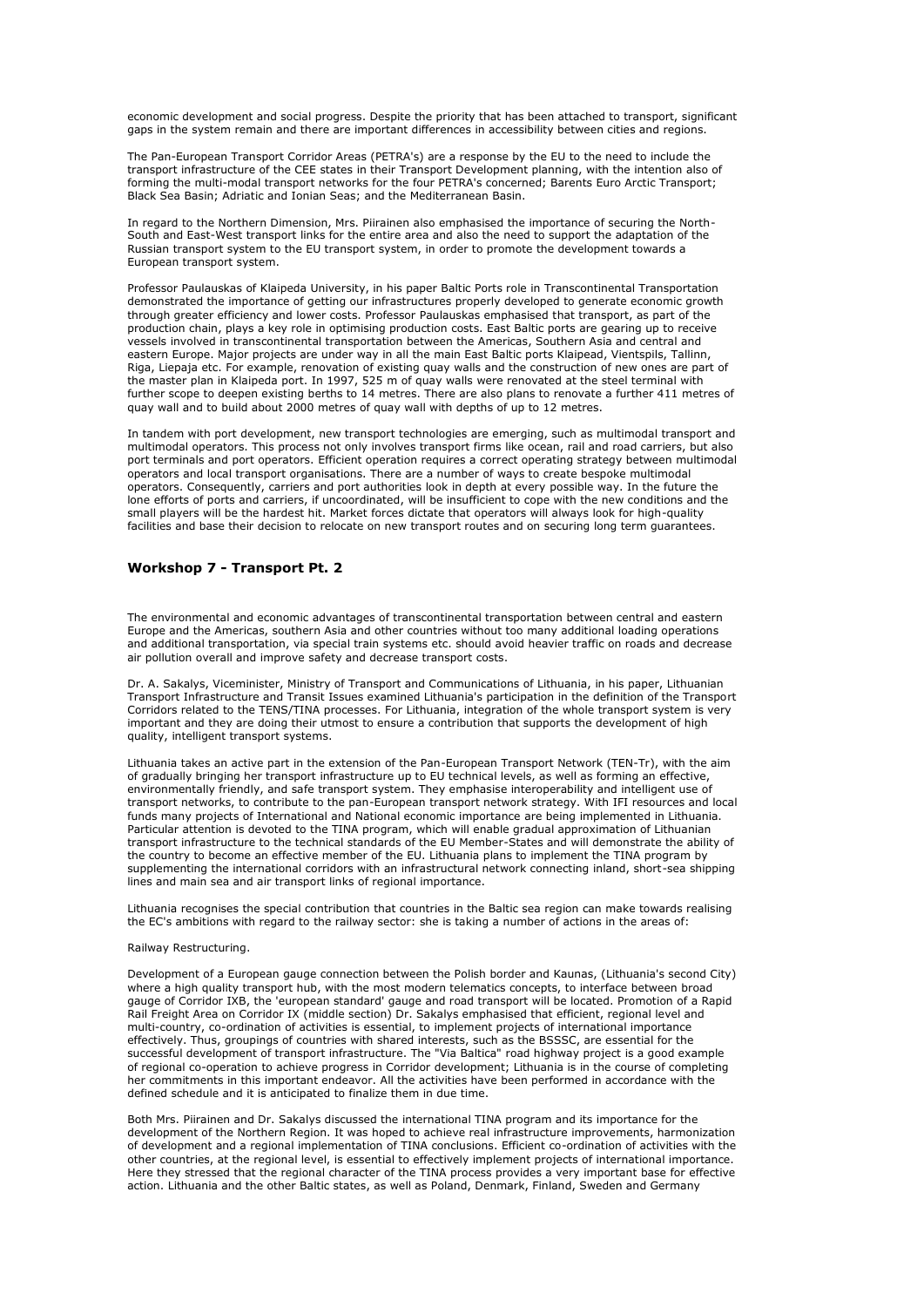comprise the TINA Baltic sea region sub-group. Acting together these Countries have an opportunity to maximize the impact of Transport on the Region's development.

In the ensuing discussion, the workshop Participants stressed the key importance of Transport chains as a factor in multimodal transport, and the related urgency of aligning their actions as closely as possible with the main features of the Common Transport Policy, particularly in those areas of current priority. The participants also stressed the importance of giving priority to infrastructure that is non-competing between countries; such infrastructure includes - railway and road interconnections between the Baltic Sea countries and the EU; intelligent technologies and border crossing locations; where use is interdependent and in no way competitive.

The Workshop Participants also focussed on current initiatives that are directly or indirectly relevant to the Baltic Sea region. Their emphasis was to develop approaches with the potential to make a real contribution add value rather than looking for new directions which might be difficult to promote. It was also felt that common approaches would also be of great benefit to the Commission (DGXVI), who have a direct concern for projects that have common interest in the context of the Northern Dimension. Thus they hoped to assist the enlargement process and consider ways in which to support one another in ISPA preparation, through, for example the use of funds for linked projects.

The discussants connected these concepts with Policy related actions that are being taken in the Baltic Sea area, particularly in regard to the development of railway networks. The technical discussion about achieving greater efficiency and lower costs led to an emphasis on the importance of creating a network of Logistic centers, which would also maximize the potential of the Regions infrastructure. The great importance of such a network as a generator of competitive economic advantage was agreed.

In regard to the Baltic Sea region the Workshop recognised that it combines important North-South and East West directions. These East west directions also constitute a network with the Baltic Ports forming one side of the two-way flows, via the Baltic Sea. This led to a concluding focus on the importance of common actions to achieve the development of our Railway resource.

There was considerable support for a common approach to the development of the Rail Sector, particularly in areas where technologies are broadly similar and where there is real scope to achieve change. In this context the idea of a Rapid Rail Transit Area on the middle section of Corridor IX was recognised as a potentially important generator of growth in Baltic Port and Sea trade. The Workshop participants stressed that this is an area where regional groupings, such as BSSSC can lead the achievement of Common Transport Policy objectives.

The Baltic Sea countries can make a significant contribution towards achieving the railway objectives of EU Transport Policy. The comparison with the Via Baltica highway project was noted as a good example of regional co-operation to achieve progress in transport infrastructure development. The workshop recognised that it would be reasonable to follow this example in pursuing co-operation in railway and logistic centres network development where participation of regional and local communities is of high importance.

## **Workshop 8 - Co-operation Oriented Towards**

Workshop Chairman: Mr. Arturas Kazlauskas, Deputy General Director, European Committee under the Government of the Republic of Lithuania

Workshop Organiser: European Committee under the Government of the Republic of Lithuania Rapporteur: Dangis Verseckas, Deputy Head of Integration Strategy Planning Unit & Desk officer for Political Criteria, European Committee under the Government of the Republic of Lithuania

1. On 13 October 1999, the European Commission submitted its regular report to the European Council on progress made by each of the candidate countries of Central and Eastern Europe in preparations for membership. This report consists of the Composite Paper, in which the progress towards accession by each of the candidate countries is estimated in a comparative context, and proposals for opening negotiations are set out, as well as the Regular Reports. the European Commission proposed to consider Turkey as a candidate country.

Three aspects were singled out from the proposals of the European Commission. First of all, it considered that negotiations should be opened in 2000 with all candidate countries, which meet the political criteria for membership and have proved to be ready to take the necessary measures to comply with the economic criteria, i.e. Latvia, Lithuania, Malta, Slovakia, Bulgaria and Romania. Nevertheless, the European Commission proposed to open the negotiations with the latter two countries only after meeting certain conditions. the Bulgarian authorities have to make a decision by before the end of 1999 on acceptable closure dates for units 1-4 in the Kozloduy nuclear power plant, and Romania has to meet some other political and economical conditions.

Secondly, the Commission is of the opinion that the opening of the negotiations should be determined on the basis of the principle of differentiation, in particular to take account of the fact that some candidates are not immediately in a position to meet the Copenhagen criteria in the medium term. The number of negotiation chapters will vary according to the state of preparation of each individual candidate. A general policy of the Commission on transition periods was also defined. For the areas linked to the extension of the Single Market any transition periods should be few and short. For those areas of the acquis where considerable adaptations are necessary and which require substantial effort, including important financial outlays (in areas such as environment, energy, infrastructure), transition arrangements could be spread over a definite period of time.

At last, the third proposal is related to the target dates, which were previously proposed to be set for accession of individual candidate countries in Helsinki. Instead of them, the Commission recommended to the European Council in Helsinki to commit itself to be able to decide from 2002 on the accession of candidates that fulfil all necessary criteria.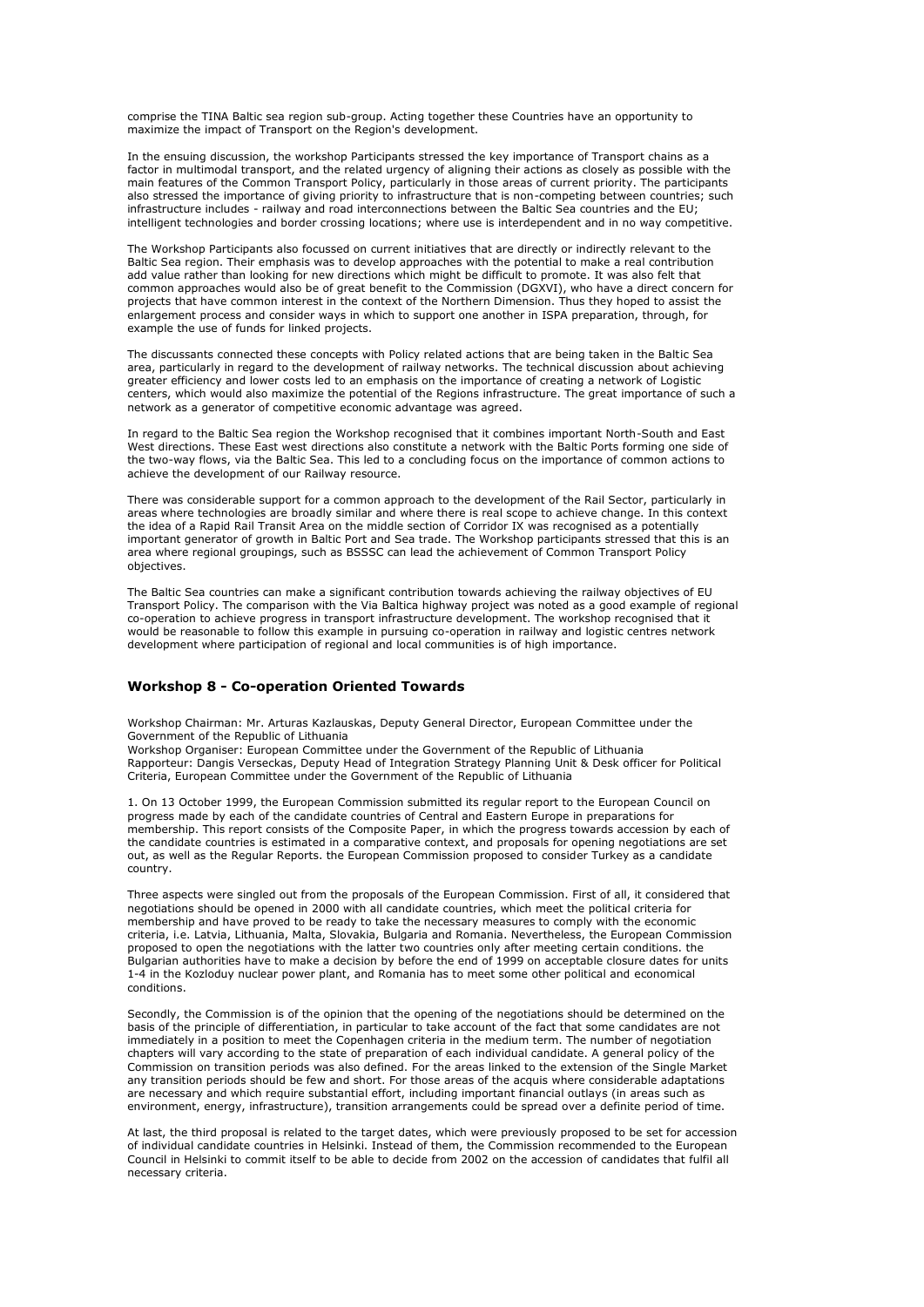2. In the field of free movement of goods Lithuania has made progress. Lithuania has made progress as regards conformity assessment but further efforts are required in the field of standardisation and market surveillance.

As regards specific New Approach directives, limited progress in transposition has been made during the past year. Progress in aligning the legislation in sectors covered by the Old Approach has been made in the area of foodstuffs, chemicals, pharmaceuticals and footwear.

Efforts are also needed to speed up the establishment of a Quality System Certification Body and to privatise its management. The Government has set up a working group, which will define powers and functions of the Inspectorates and other institutions involved. It is envisaged that the Government of Lithuania will approve statutes of the National Council and the Inspectorates.

Compared to the 1998 Regular Report, the Commission's evaluation in the sector of free movement of goods has improved. Lithuania has generally made progress in meeting the short-term priorities of the Accession Partnership in the area of Internal Market. Progress has been made in terms of transposition concerning public procurement. Lithuania has made progress as regards conformity assessment but further efforts are required in the field of standardisation. In the Composite Paper, Lithuania's progress in the field of free movement of goods was estimated as good.

3. As regards free movement of persons, some progress can be reported in the area of mutual recognition of professional qualifications. The adoption of a Government Decree in August 1998 concerning regulations on recognition of foreign qualifications was an important step, since it created conditions to ensure the enforcement of the principles of the free movement of students.

4. Since mid-1998, important progress in fine-tuning the transposition of different banking directives has been accomplished. In the securities market sector, the Lithuanian national legislation is up to the standards of the acquis.

5. In the field of free movement of capital Lithuania has already made good progress.

6. In the field of competition, Lithuania has met the short-term priority of the Accession Partnership with the adoption of the new competition law.

7. The Lithuanian taxation regime is not yet in line with the acquis. Both the systems of indirect taxation and excise duties need to be substantially reformed. In particular, the VAT exemptions that are not in line with the acquis need to be removed and the excise tax warehouse system needs to be developed.

8. Some progress has been made in improving the overall industrial organisation and efficiency, including in the challenge to close non-viable enterprises. However these efforts should be strengthened. In particular it is important that the government puts more emphasis on the future economic viability criterion when stimulating business activities. In this respect, an important dimension of the industrial policy is the control of state aid.

9. On 5 October, the Seimas adopted a new energy strategy, which sets out legislative and restructuring plans for the sector. This decision is a major sign of Lithuania's European integration efforts as well as a very important precedent for the safe use of nuclear energy in Central and Eastern Europe.

10. Co-operation between the Baltic Sea states is still insufficient, and the European integration efforts are the main means, which provide for liberalisation, harmonisation and application of the principles of mutual recognition.

11. The conformity assessment protocol, concerning which the negotiations between the EU and Lithuania will start in 2000, is an especially important factor of international co-operation.

12. The workshop expresses concern regarding bringing anti-dumping actions against Lithuanian enterprises. Such cases rouse negative spirits among the Lithuanian enterprises, and directly stand in the way of cooperation among the countries. We have a hope that the policy of the new EC, led by Romano Prodi, will be more transparent.

13. Having analysed the Draft Resolution of the 7th Conference on Baltic Sea States Subregional Co-operation, we approve it, especially emphasising calling upon the European Union to enter into concrete negotiations on EU membership with Latvia and Lithuania, as well as to further implement the Common Strategy on Russia.

### **Workshop 9 Nature Protection and Environment**

Workshop Chairman: Mr. Arne Oren, Chairman of the BSSSC Working Group on Nature Protection and Environment Workshop Organiser: BSSSC Working Group on Nature Protection and Environment

Rapporteur: Terje Pettersen, Ostfold County Council, Norway

The Workshop dealt with the following subjects:

Current status and strategies for Nature Protection and Environment in Lithuania.

On behalf of Mr. Danys Lygis, Minister of Environment in Lithuania, representatives of the Kaunas County Administration presented this subject pointing out strategies on Agenda 21 and Baltic Agenda 21 as prioritised issues ahead. At the national level a Council was being set up in order to facilitate implementation of Agenda 21. Active Lithuanian participation in the Northern Dimension regarding co-operation with Russia in the field of environment was emphasised.

Sustainable management of land with example of forestry in the Baltic Sea Region.

Ms. Marja Gustavsson, The National Forestry Board in Sweden, presented the role of forestry in Sweden and